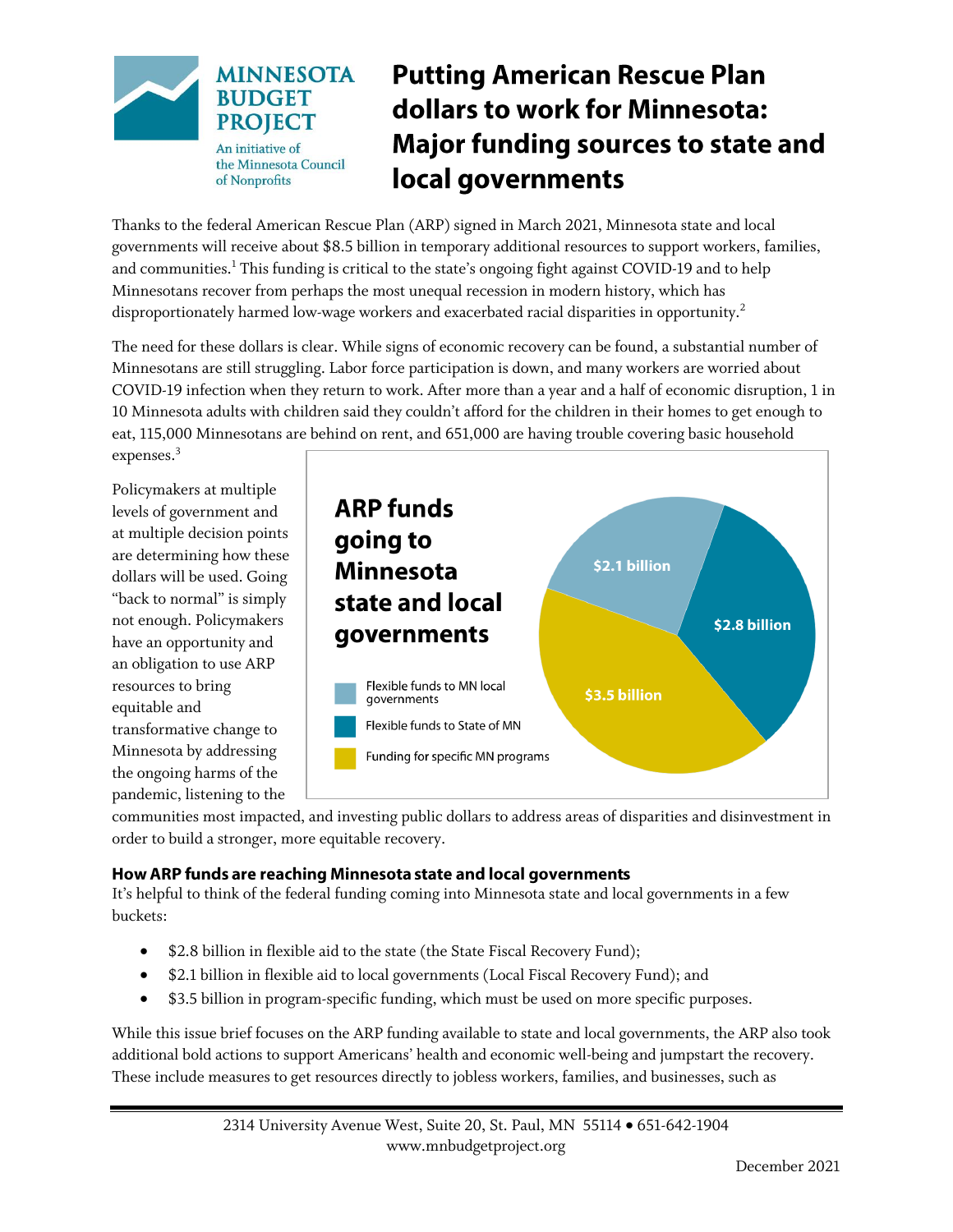expanded Unemployment Insurance, economic stimulus payments, temporary expansions of the Child Tax Credit and Earned Income Tax Credit, food assistance, provisions to lower the cost of health insurance, housing assistance, and Paycheck Protection Program loans and other supports to businesses.<sup>4</sup>

## **State of Minnesota flexible funds**

A large piece of the ARP funding coming to the Minnesota state government is in the form of the State Fiscal Recovery Fund, which can be used for fairly broad uses. Minnesota will receive \$2.8 billion in total in two waves: half of these funds came in spring 2021; the second half comes in 2022. These funds can be used to respond to the pandemic and its related negative economic impacts; provide premium pay for essential workers; compensate for state revenue losses as a result of the economic downturn ("revenue replacement"); and make investments in water, sewer, and broadband infrastructure. ARP legislation set two restrictions on the use of these funds: the money cannot be used for public pension funds or to offset net tax cuts. These restrictions are intended to encourage states to put these dollars to immediate use to support families, workers, and communities, and build a more equitable future.

During their deliberations in the 2021 Legislative Session, policymakers agreed to the following process for allocating the state's flexible funds:

- \$1.2 billion about 40 percent of the flexible funding will be used for "revenue replacement." This means that \$633 million of services in the state budget in the FY 2022-23 budget cycle and \$550 million in FY 2024-25 are funded by flexible ARP dollars.
- Governor Tim Walz has discretion over \$500 million in "Immediate COVID response" funds.
- \$1.2 billion will be allocated in the 2022 Legislative Session. Of this amount, \$250 million was set aside for payments to frontline workers, with a legislative working group established to determine more detailed recommendations.

The revenue replacement dollars in the state budget are not allocated to any specific purpose, but rather are part of the total resources that were used to enact a budget that makes some important investments in education and economic well-being, but falls short of the bold and transformative changes needed for all Minnesotans to be safe, healthy, and economically secure in this moment and beyond. $^5$ 

It is clearer how the Immediate COVID Response funding is being used. So far, about \$350 million of the total has been allocated to purposes ranging from supporting summer learning to incentivizing Minnesotans to get vaccinated, from business supports to preventing COVID-19 outbreaks in shelter facilities, and addressing the impact of the pandemic on state agencies.

# Local government flexible funds

Local governments in Minnesota will receive \$2.1 billion total in flexible aid. This includes \$1.1 billion in direct federal payments to counties, \$644 million to 21 larger cities, 6 and \$377 million to the remaining cities and towns (for which they need to apply to the state government).

Like the state flexible funds, these local flexible dollars can be used for public health measures that respond to COVID-19, provide premium pay for essential workers, and revenue replacement. Also similar to the state funds, local flexible funds are being distributed from the federal government in two payments, with the second half being distributed in 2022.

Local governments have already begun using these funds. For example, Minneapolis approved the use of \$101 million in ARP funds in their 2021 budget, 7 and Hennepin County is allocating a portion of its ARP funding so far to support people experiencing homelessness and for behavioral health.<sup>8</sup>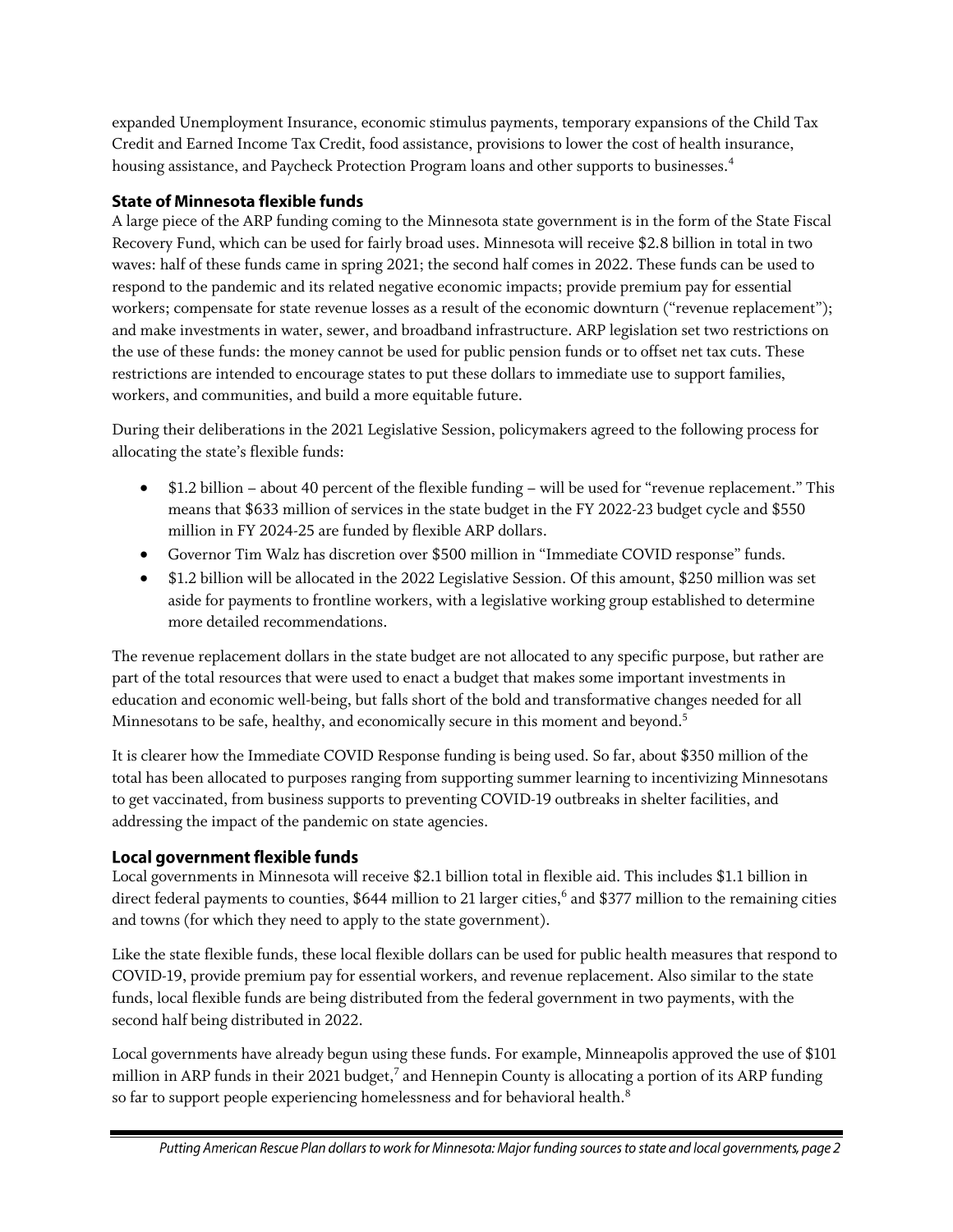Additionally, the American Rescue Plan set aside \$20 billion to be distributed to tribal nations across the country.

These funds are going to cities, counties, and tribal governments so that they can address needs specific to their communities. As with the state flexible funds, local policymakers must decide before the end of 2024 how these funds will be used, and spend the dollars by the end of 2026.

## **Program-specific funding**

The ARP also includes funding dedicated to specific public services. In acting to provide these resources, federal policymakers recognize that families, businesses, and our public institutions are still feeling the impact from the necessary actions taken to stem the transmission of COVID-19 and from its continued circulation in our communities. As just one example, Minnesota teachers, students, and their families need resources to recover from the disruption to learning caused by the pandemic and to limit its persisting effects.

Program-specific ARP funds coming to Minnesota include:

- \$1.2 billion for families, including for specific areas such as child care, family nutrition (WIC), energy assistance, emergency assistance, child abuse prevention, services for older adults, and homeowner and renter assistance.
- \$1.6 billion for education, primarily coming to local school districts; including school emergency relief to public and nonpublic schools, library services and technology, special education, services for homeless children and youth, nutrition services to school children and their families, and school COVID-19 testing.
- \$604 million for rebuilding the economy, including aid for small businesses and statewide transit. This total includes \$179 million for capital (infrastructure) projects, of which \$70 million has been appropriated for broadband development.
- \$84 million for vaccinations, control of emerging diseases, and other public health measures.

### Time to build a more equitable Minnesota

The American Rescue Plan dollars have created an extraordinary opportunity to put a substantial downpayment on the investments that Minnesotans need and to start building a more equitable state and economy. Minnesota policymakers, from city councilors and mayors in the Iron Range to county commissioners in the Driftless region to state legislators working in the Twin Cities, have important work to do.

As they make these decisions, policymakers should prioritize those hit hardest by the pandemic and addressing the long-standing disparities and disinvestment that the pandemic has exacerbated. Failing to do so would mean this opportunity could be lost and after this influx of federal resources has ended, we could find ourselves largely back at a status quo that wasn't working for so many of us.

### By Clark Goldenrod and Nan Madden